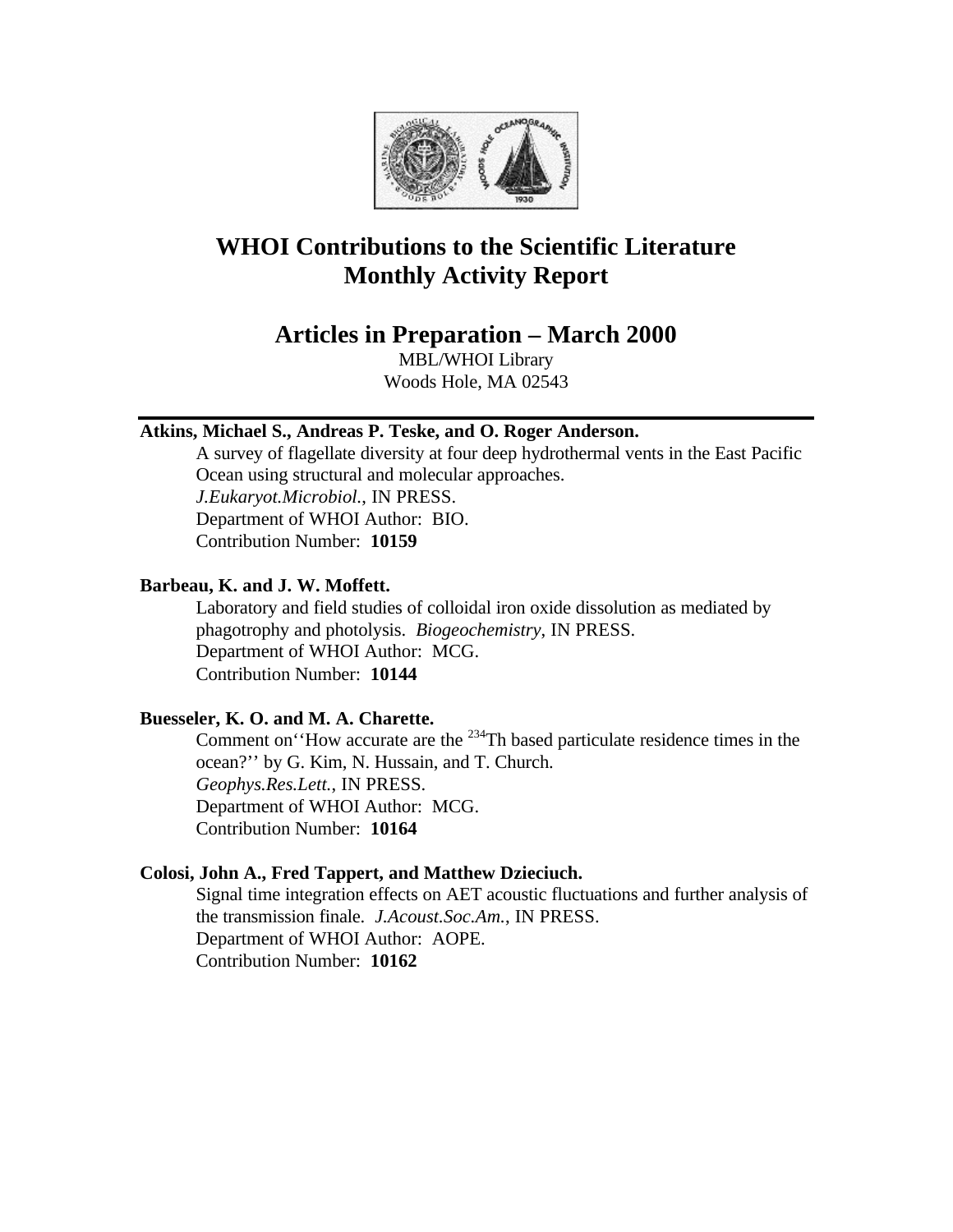# **Concelman, S., S. M. Bollens, B. Sullivan, L. P. Madin, E. F. Horgan, M. Butler, and D. Van Keuren.**

Distribution, abundance and benthic-pelagic coupling of suspended hydroids on Georges Bank. *Deep Sea. Res.II*, IN PRESS. Department of WHOI Author: BIO. Contribution Number: **10143**

# **Flower, B. P., D. W. Oppo, J. F. McManus, K. A. Venz, D. A. Hodell, and J. Cullen.**

North Atlantic intermediate to deep water circulation and chemical stratificaiton during the past 1 Myr. *Paleoceanography*, IN PRESS. Department of WHOI Author: GEOL. Contribution Number: **10149**

#### **Fratantoini, P. S., R. S. Pickart, D. J. Torres, and A. Scotti.**

Mean synoptic structure of the shelfbreak jet in the Middle Atlantic Bight. *J.Phys.Oceanogr.*, IN PRESS. Department of WHOI Author: PO. Contribution Number: **10130**

#### **Furey, Peter W., Robert A. Weller, and Michael A. Spall.**

Simulations of mixed layer response to local atmospheric forcing and inferring the subduction rate in the Northeast Atlantic. *J.Geophys.Res.*, IN PRESS. Department of WHOI Author: PO. Contribution Number: **10146**

#### **Gebruk, A. V., P. Chevaldonne, T. Shank, R. Lutz, and R. Vrijenhoek.**

Deep-sea hydrothermal vent communities of the Logatchev area (14°45'N, Mid-Atlantic Ridge). *J.Mar.Biol.Assoc.U.K.*, IN PRESS. Department of WHOI Author: BIO. Contribution Number: **10147**

# **Gregg, Tracy K. P., Daniel J. Fornari, Michael R. Perfit, W. Ian Ridley, and Mark D. Kurz.**

Using submarine lava pillars to record mid-ocean ridge eruption dynamics. *Earth Planet.Sci.Lett.*, IN PRESS. Department of WHOI Author: GEOL. and MCG. Contribution Number: **10138**

#### **Guardia, Roser, Jose Raventos, and Hal Caswell.**

Spatial growth and population dynamics of a perennial tussock grass (*Achnatherum calamagrostis*) in a badland area. *J.Ecol.*, IN PRESS. Department of WHOI Author: BIOL. Contribution Number: **10134**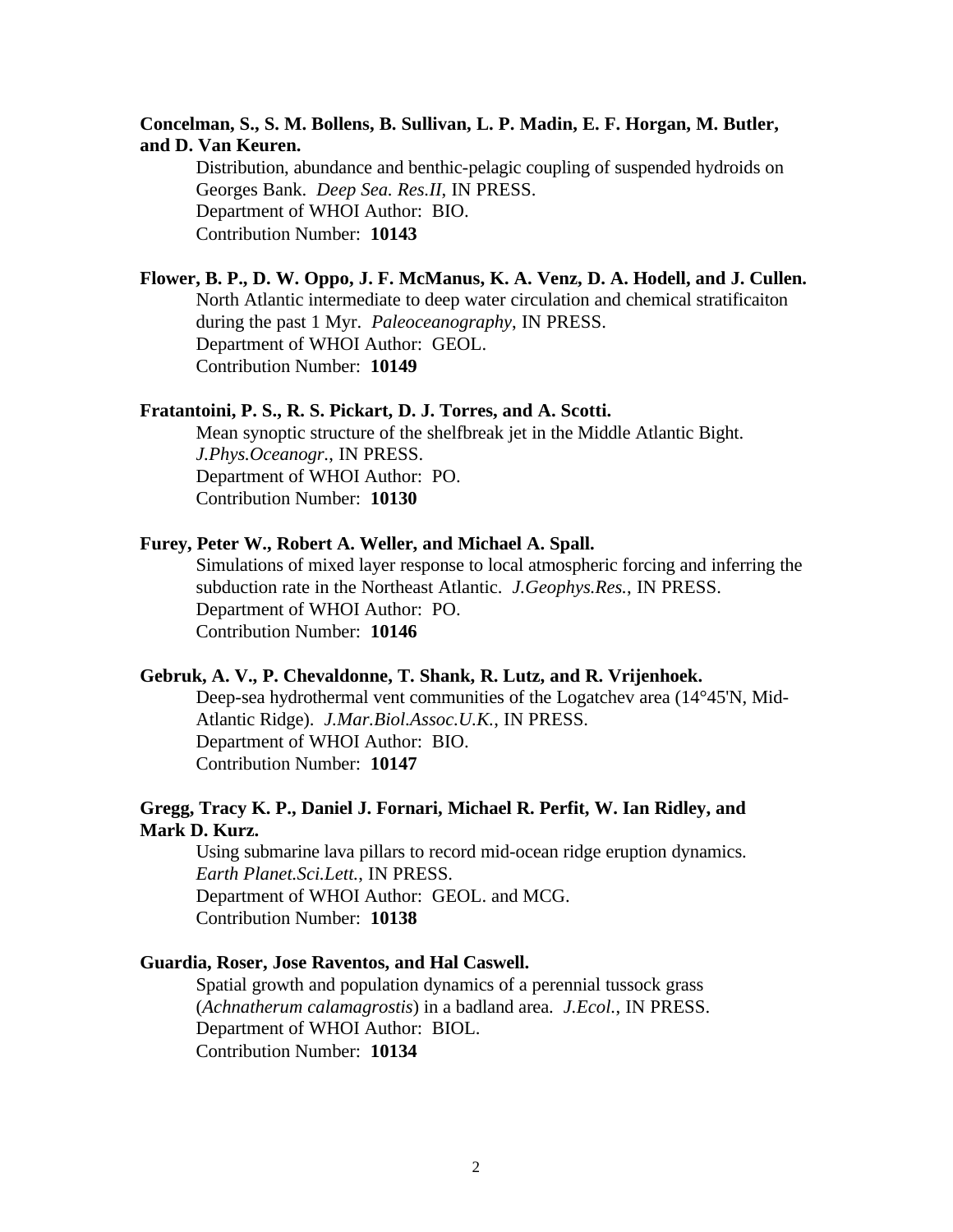#### **Humes, A. and T. Shank**

Siphonostomatoid copepods from hydrothermal vents at the Southern East Pacific Rise. *Proceedings of the Biological Society of Washington*, IN PRESS. Department of WHOI Author: BIO. Contribution Number: **10148**

#### **Jarvinen, Denise.**

Groundwater pollution and property values. *Water Resour.Res.*, IN PRESS. Department of WHOI Author: MPC. Contribution Number: **10136**

#### **Joyce, Terrence M., Alonso Hernandez-Guerra, and William A. Smethie.**

A WOCE hydrographic program meridional sections at 66° west in the North Atlantic. *J.Geophys.Res.*, IN PRESS. Department of WHOI Author: PO. Contribution Number: **10153**

#### **Kujawinski, Elizabeth B., John W. Farrington, and James W. Moffett.**

Importance of passive diffusion in the uptake of polychlorinated biphenyls by phagotrophic protozoa. *Appl.Envir.Microbiol.*, IN PRESS. Department of WHOI Author: MCG. Contribution Number: **10163**

#### **Miller, Patrick J. O. and David E. Bain**

Within-pod variation in the sound production of a pod of killer whales (*Orcinus orca*). *Anim.Behav.*, IN PRESS. Department of WHOI Author: BIO. Contribution Number: **10156**

#### **Moore, Laura J., Charlene Sullivan, and David G. Aubrey.**

Interannual evolution of multiple longshore sand bars, Truro, Massachusetts. *J.Geophys.Res.*, IN PRESS. Department of WHOI Author: GEOL. Contribution Number: **10141**

#### **Owens, W. Brechner and Bruce A. Warren**

Deep circulation in the northwest corner of the Pacific Ocean. *Deep-Sea Res.*, IN PRESS. Department of WHOI Author: PO. Contribution Number: **10154**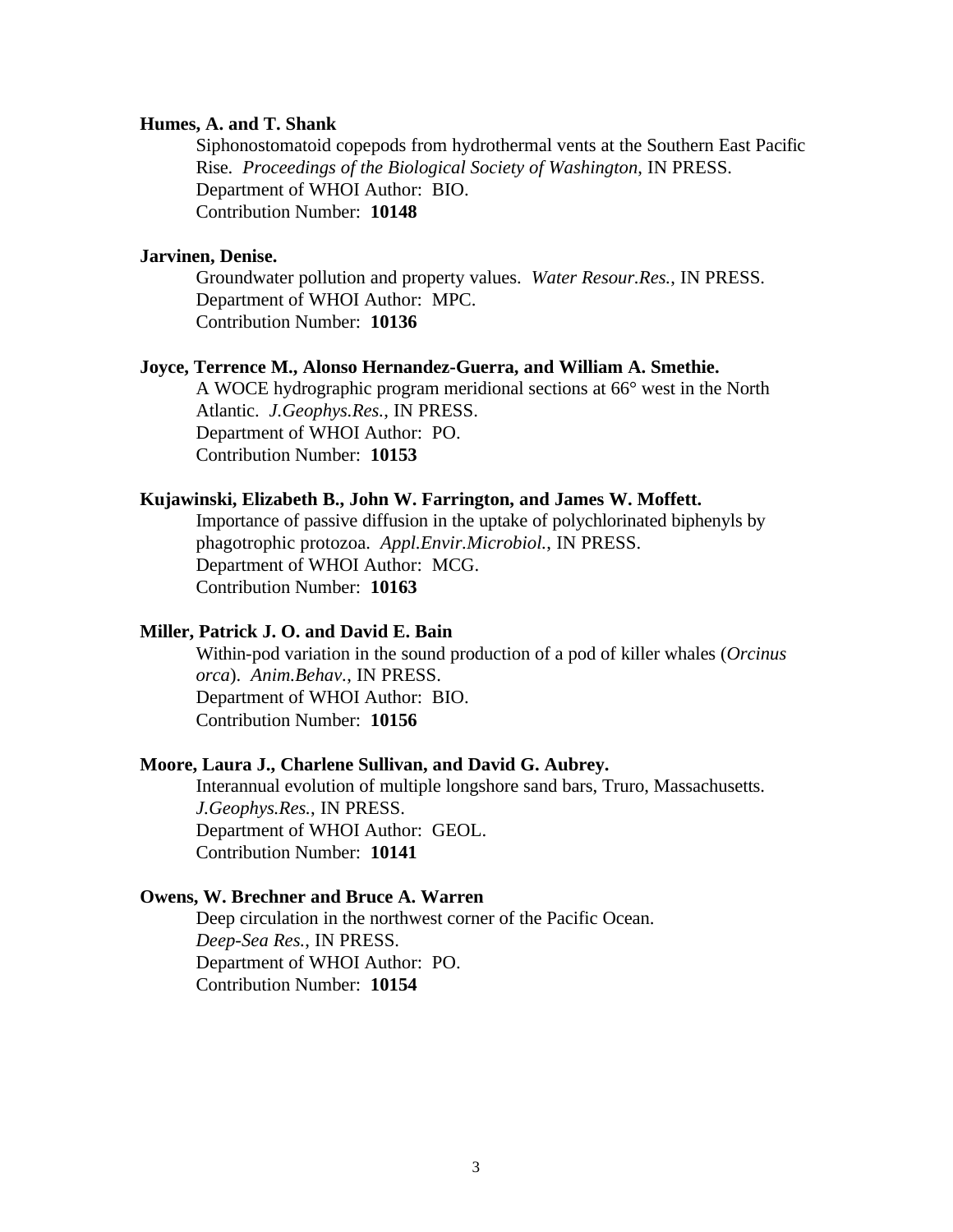#### **Powell, Wade H., Rachel Bright, Susan M. Bello, and Mark E. Hahn.**

Developmental and tissue-specific expression of AHR1, AHR2, and ARNT2 I dioxin-sensitive and -resistant populations of the marine fish, *Fundulus heteroclitus*. *Toxicol.Sci.*, IN PRESS. Department of WHOI Author: BIO. Contribution Number: **10161**

#### **Reddy, Christopher M., Timothy I. Eglinton, Radosav Palic, Bryan C. Benitez-Nelson, Gordana Stojanovic, Ivan Palic, Sinisa Djordjevic, and Geoffrey Eglinton,**

Even carbon number predominance of plant wax *n*-Alkanes: A correction. *Organ.Chem.*, IN PRESS. Department of WHOI Author: BIO. Contribution Number: **10155**

#### **Rengefors, K., K. Pettersson, T. Blenckner, and D. M. Anderson.**

Species-specific alkaline phosphatase activity in freshwater spring phytoplankton the application of a novel method. *J.Plankton Res.*, IN PRESS. Department of WHOI Author: BIO. Contribution Number: **10151**

#### **Schultz, Richard A.**

Localization of bedding-plane slip and backthrust faults above blind thrust faults: Keys to wrinkle ridge structure. *J.Geophys.Res.*, IN PRESS. Department of WHOI Author: GEOL. Contribution Number: **10145**

# **Sengco, Mario R., Aishao Li, Kimberly Tugend, David Kulis, and Donald M. Anderson.**

Removal of red and brown tide cells using clay flocculation: 1. Laboratory culture experiments with *Gymnodinium breve* and *Aurecoccus anophagefferens*. *Mar.Ecol.Prog.Ser.*, IN PRESS. Department of WHOI Author: BIO. Contribution Number: **10142**

#### **Singh, H., O. Pizarro, A. Duester, and J. Howland.**

Opitcal imaging from the ABE AUV. *Sea Tech.*, IN PRESS. Department of WHOI Author: AOPE. Contribution Number: **10150**

# **Singh, Hanumant, Chris Roman, Louis Whitcomb, and Dana Yoerger.**

Advances in fusion of high resolution underwater optical and acoustic data. In: *IEEE/OES Underwater Technology 2000 Symposium, Tokyo, Japan, May 23- 26, 2000*, IN PRESS. Department of WHOI Author: AOPE. Contribution Number: **10158**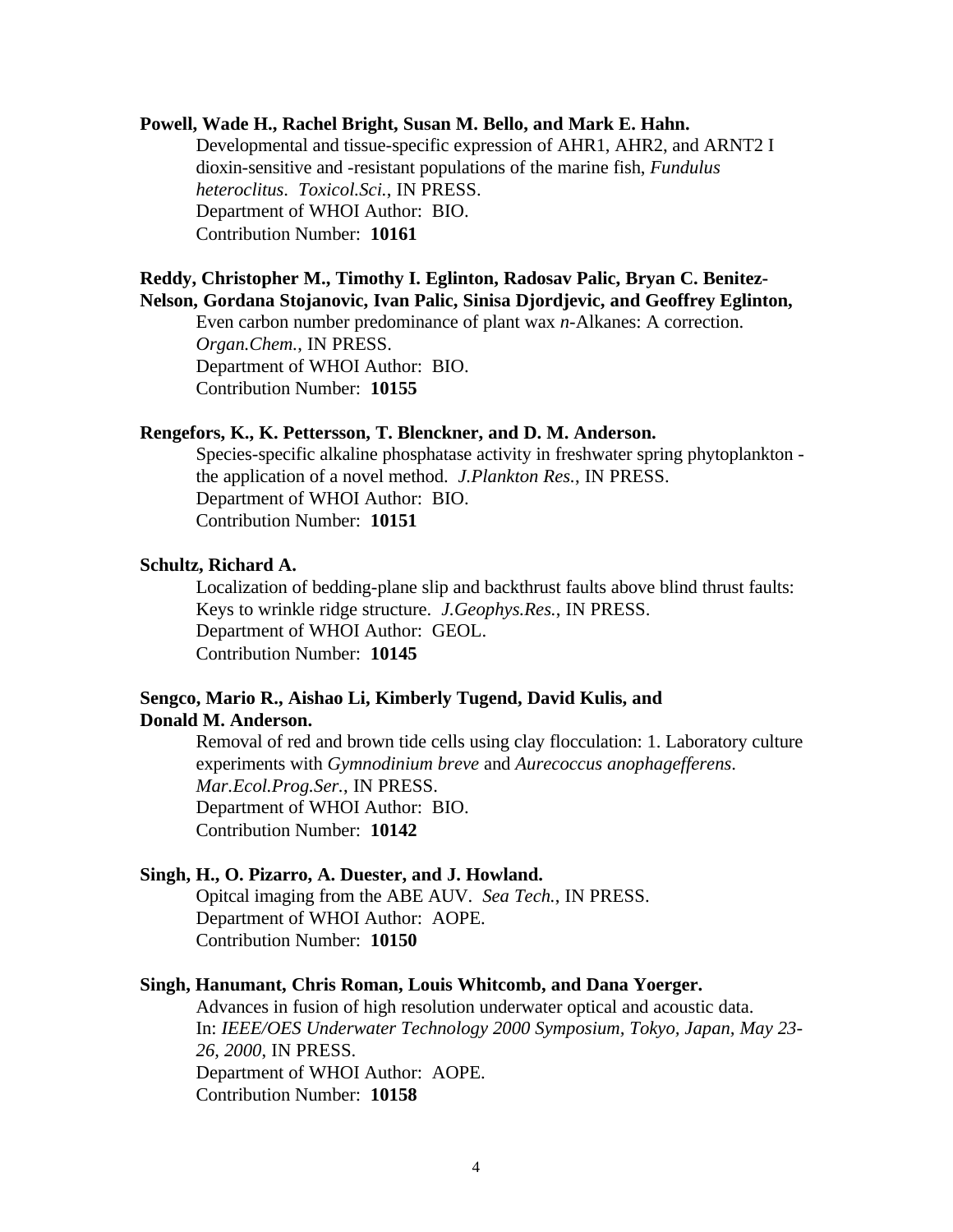#### **Sohn, R. A., F. Vernon, and A. Hildebrand.**

Field measurements of sonic boom penetration into the ocean. *J.Acoust.Soc.Am.*, IN PRESS. Department of WHOI Author: GEOL. Contribution Number: **NONE**

# **Solow, Andrew R.**

The meaning of biological diversity. *Nature*, IN PRESS. Department of WHOI Author: MPC. Contribution Number: **10140**

#### **Solow, Andrew R. and Christopher J. Costello**

A test for declining diversity. *Ecology*, IN PRESS. Department of WHOI Author: MPC. Contribution Number: **10139**

## **Spall, Michael A.**

Large-scale circulations forced by mixing near boundaries. *J.Mar.Res.*, IN PRESS. Department of WHOI Author: PO. Contribution Number: **10152**

# **Toomey, Barbara Holland, Susan Bello, Mark E. Hahn, Susannah Cantrell, Peggy Wright, Donald E. Tillitt, and Richard T. Di Giulio.**

TCDD induces apoptotic cell death and cytochrome P4501A expression in developing *Fundulus heteroclitus* embryos. *Aquat.Toxicol.*, IN PRESS. Department of WHOI Author: BIO. Contribution Number: **10160**

# **Uchupi, Elazar, Juan Acosta, U. S. ten Brink, W. W. Danforth, W. P. Dillon, Araceli Munoz, J. W. Nealon, and Carlos Palomo.**

Geology the Puerto Rico Trench region. In: *Geotemas, Proceedings of V Congreso Geologico de Espana*, IN PRESS. Department of WHOI Author: GEOL. Contribution Number: **10137**